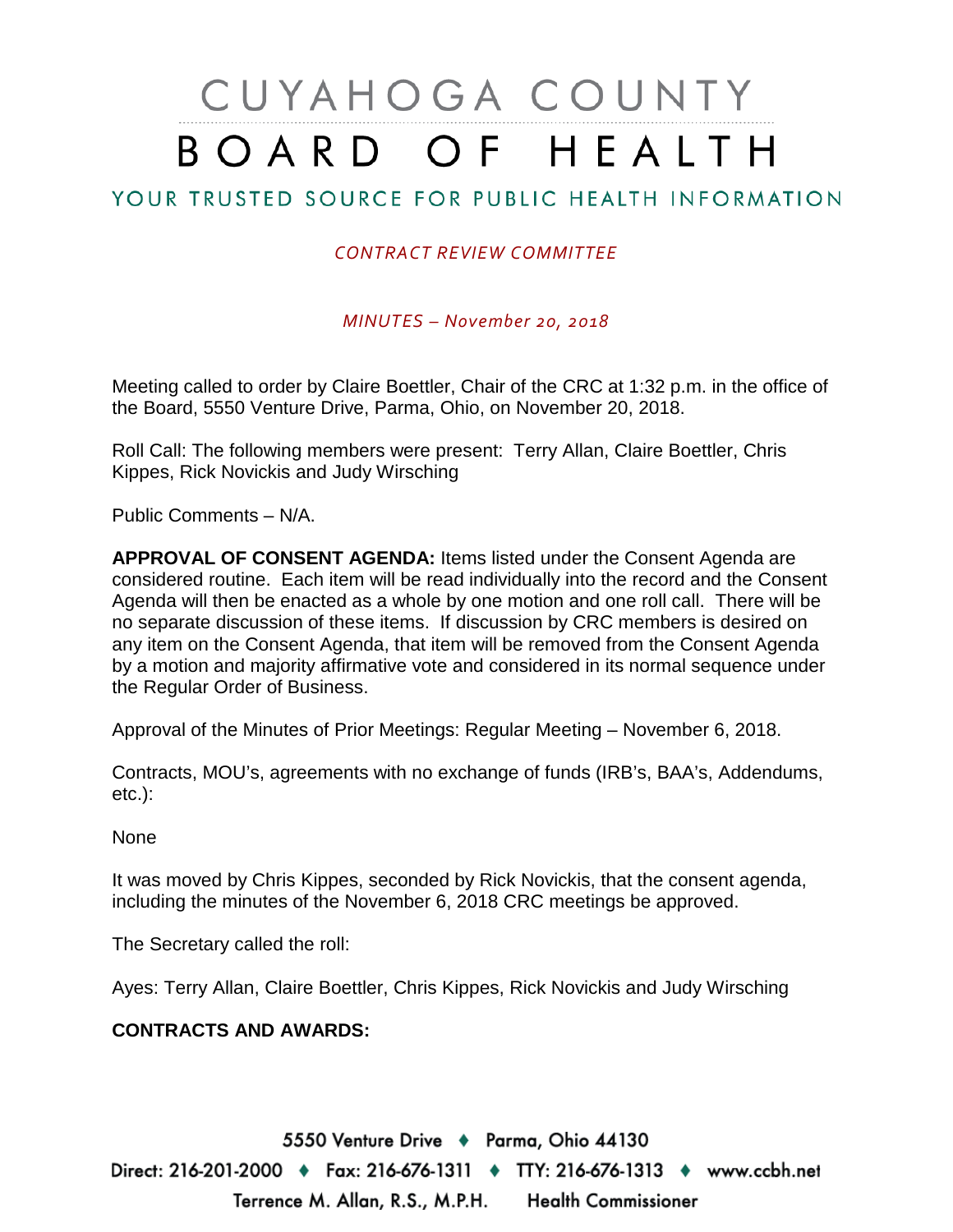#### Tabled Items

It was moved by Terry Allan, seconded by Claire Boettler that the following quote (CRC 2018-99) for 16002 W. 130th St., Strongsville, Ohio 44136 be accepted as the lowest and best, and a contract be awarded to Klarich Farms, LLC in the amount of \$19,948.00 (ref. enclosed).

Presented by: Domenica McClintock

The Secretary called the roll:

Ayes: Terry Allan, Claire Boettler, Chris Kippes, Rick Novickis and Judy Wirsching

CRC 2018-100 7208 Broadview Rd. Parma, Ohio 44134

No action at this time.

CRC 2018-123 7454 Bronson Rd. Olmsted Township, Ohio 44138

No action at this time.

It was moved by Judy Wirsching, seconded by Chris Kippes that the following quote (CRC 2018-137) for 16006 W. 130th St., Strongsville, Ohio 44136 be accepted as the lowest and best, and a contract be awarded to Klarich Farms, LLC in the amount of \$19,948.00 (ref. enclosed).

Presented by: Domenica McClintock

The Secretary called the roll:

Ayes: Terry Allan, Claire Boettler, Chris Kippes, Rick Novickis and Judy Wirsching

CRC 2018-142 Epidemiology, Surveillance and Informatics Services submitting an agreement with the Association of Ohio Health Commissioners (AOHC) to secure an emergency preparedness consultant from July 1, 2018 to June 30, 2019. Amount to be paid to AOHC is not to exceed \$5,500.00.

Purpose: To allow AOHC to secure an emergency preparedness consultant on behalf of CCBH to serve as a liaison for emergency preparedness planning functions as outlined by the BTeam.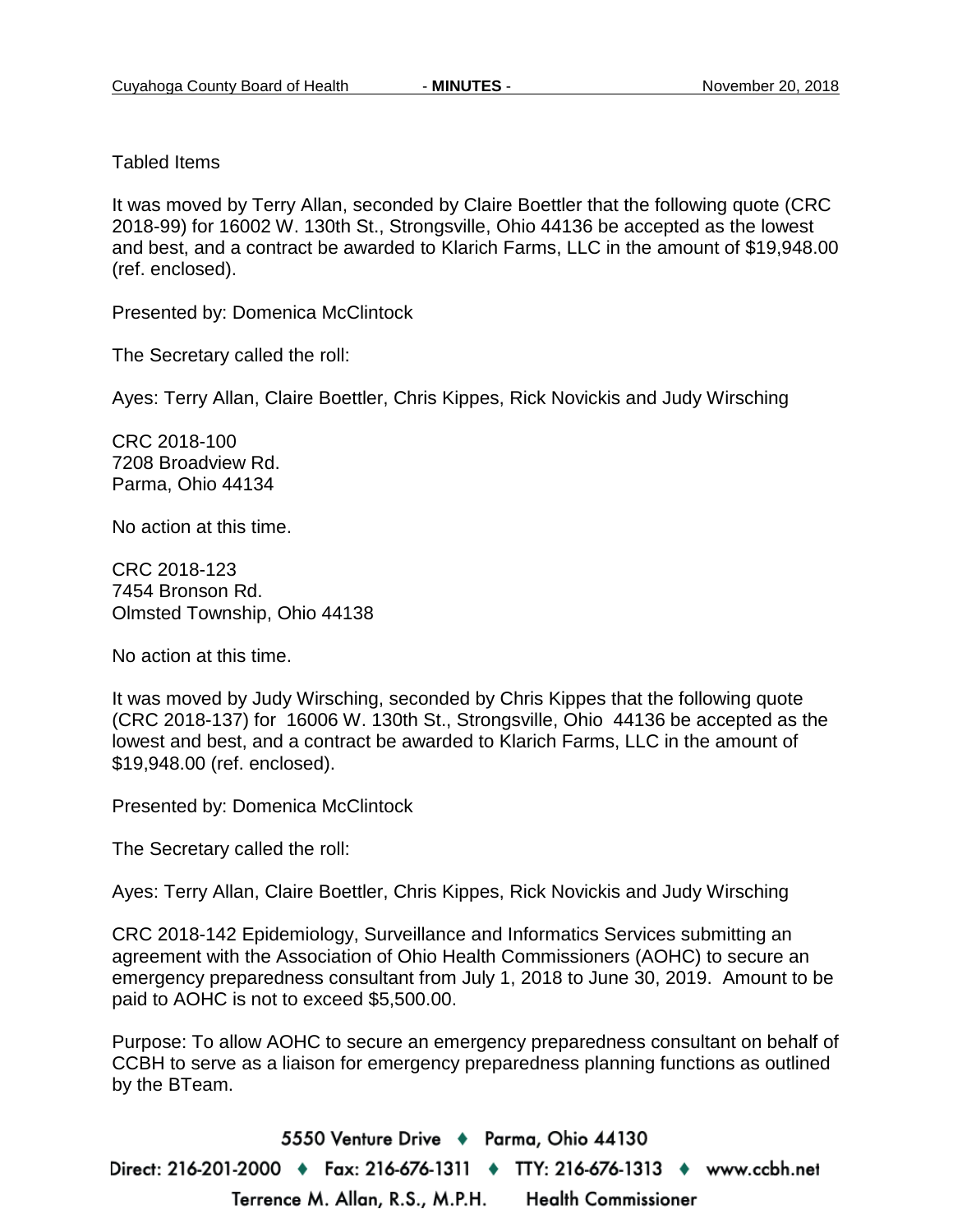Funding Source: 100% reimbursable through the FY2019 PHEP grant

No action at this time.

It was moved by Judy Wirsching, seconded by Rick Novickis that the following quote (CRC 2018-148) for 7536 Stearns Rd., Olmsted Township, Ohio 44138 be accepted as the lowest and best, and a contract be awarded to Klarich Farms, LLC in the amount of \$18,050.00 (Total project cost including tap in/sewer connection fee is \$23,050.00) (ref. enclosed).

Presented by: Domenica McClintock

The Secretary called the roll:

Ayes: Terry Allan, Claire Boettler, Chris Kippes, Rick Novickis and Judy Wirsching

It was moved by Rick Novickis, seconded by Judy Wirsching that the following quote (CRC 2018-149) for 4919 Brainard Rd., Orange Village, Ohio 44022 be accepted as the lowest and best, and a contract be awarded to Klarich Farms, LLC in the amount of \$17,849.00 (Total project cost including tap in/sewer connection fee is \$TBD) (ref. enclosed).

Presented by: Domenica McClintock

The Secretary called the roll:

Ayes: Terry Allan, Claire Boettler, Chris Kippes, Rick Novickis and Judy Wirsching

New Items For Review

Bid/Quote Openings ≥ \$25,000.00

CRC 2018-159 Housekeeping & Facility Maintenance Services RFP# 2018-01

CRC 2018-159 Sealed bids were received from the following contractors by the deadline outlined in the Request For Proposal (RFP) for Housekeeping & Facility Maintenance Services RFP# 2018-01 (ref. enclosed):

| <b>Crystal Clear Building Services</b> | 11/20/18 @ 10:43am  | \$4,060.00 per month |
|----------------------------------------|---------------------|----------------------|
| <b>Choice Commercial</b>               | <b>DISQUALIFIED</b> |                      |
| <b>Felix Cleaning Services</b>         | 11/14/18 @ 12:39pm  | \$4,130.00 per month |
| <b>Hott Associates</b>                 | 11/19/18 @ 1:29pm   | \$4,050.00 per month |
| Ozone Cleaners                         | 11/14/18 @ 3:06pm   | \$4,129.38 per month |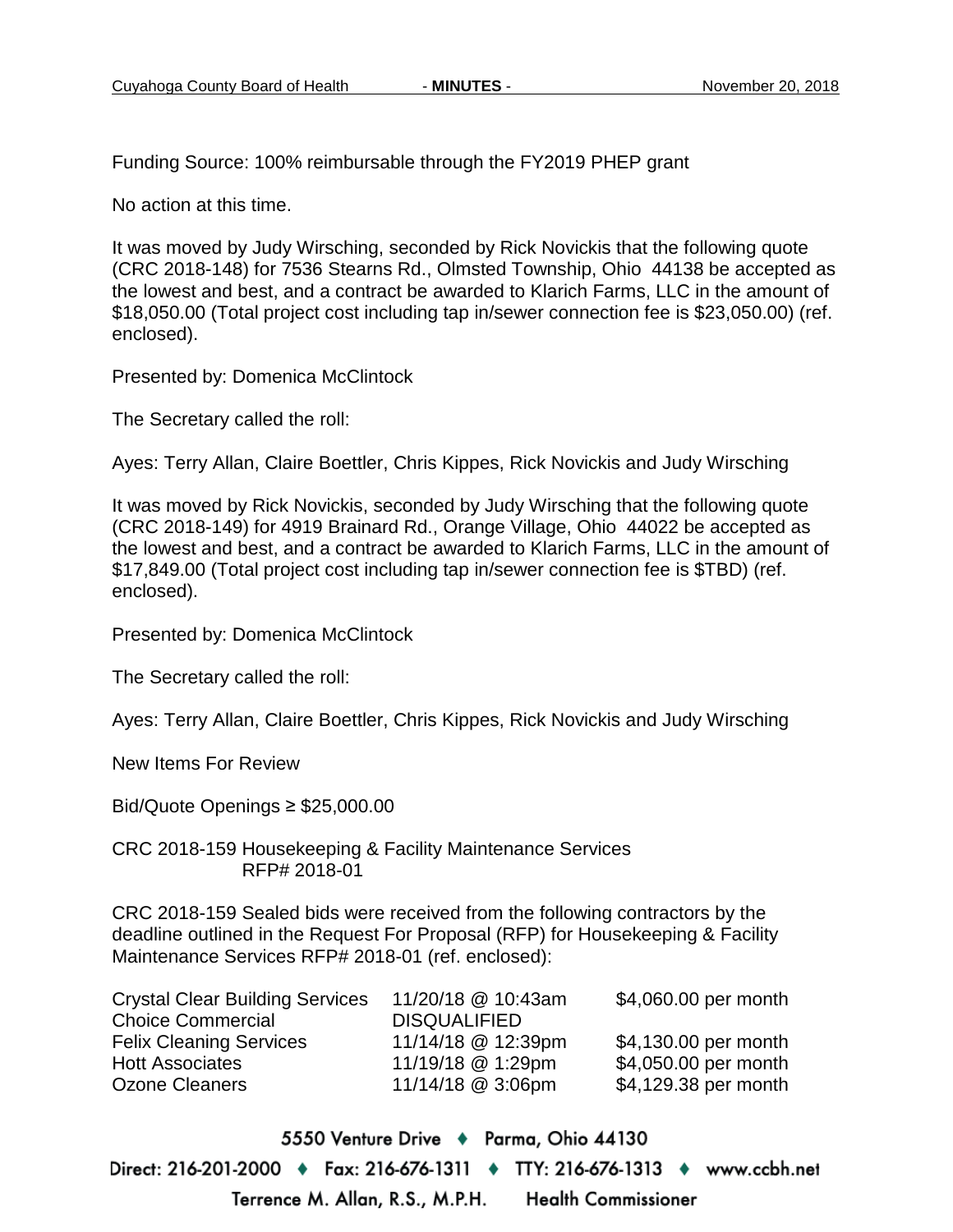The bids listed above were provided to the program staff for completion of the evaluation process.

Bid/Quote Openings < \$25,000.00

CRC 2018-160 27912 Pergl Rd. Solon, Ohio 44139

Item CRC 2018-160 was tabled due to incomplete bids being received. The RFQ has been re-issued.

CRC 2018-161 27605 Pergl Rd. Glenwillow, Ohio 44139

Item CRC 2018-161 was tabled due to incomplete bids being received. The RFQ has been re-issued.

CRC 2018-162 6845 Richmond Rd. Glenwillow, Ohio 44139

Item CRC 2018-161 was tabled due to incomplete bids being received. The RFQ has been re-issued.

It was moved by Terry Allan, seconded by Chris Kippes that the following quote (CRC 2018-163) for 2555 W Ridgewood Dr., Parma, Ohio 44134 be accepted as the lowest and best, and a contract be awarded to Dynamerican in the amount of \$6,879.00 (Total project cost including tap in/sewer connection fee is \$7,669.00) (ref. enclosed).

Presented by: Domenica McClintock

The Secretary called the roll:

Ayes: Terry Allan, Claire Boettler, Chris Kippes, Rick Novickis and Judy Wirsching

It was moved by Chris Kippes, seconded by Rick Novickis that the following quote (CRC 2018-164) for 6880 Fitch Rd., Olmsted Township, Ohio 44138 be accepted as the lowest and best, and a contract be awarded to Dynamerican in the amount of \$13,450.00 (Total project cost including tap in/sewer connection fee is \$18,450.00) (ref. enclosed).

Presented by: Domenica McClintock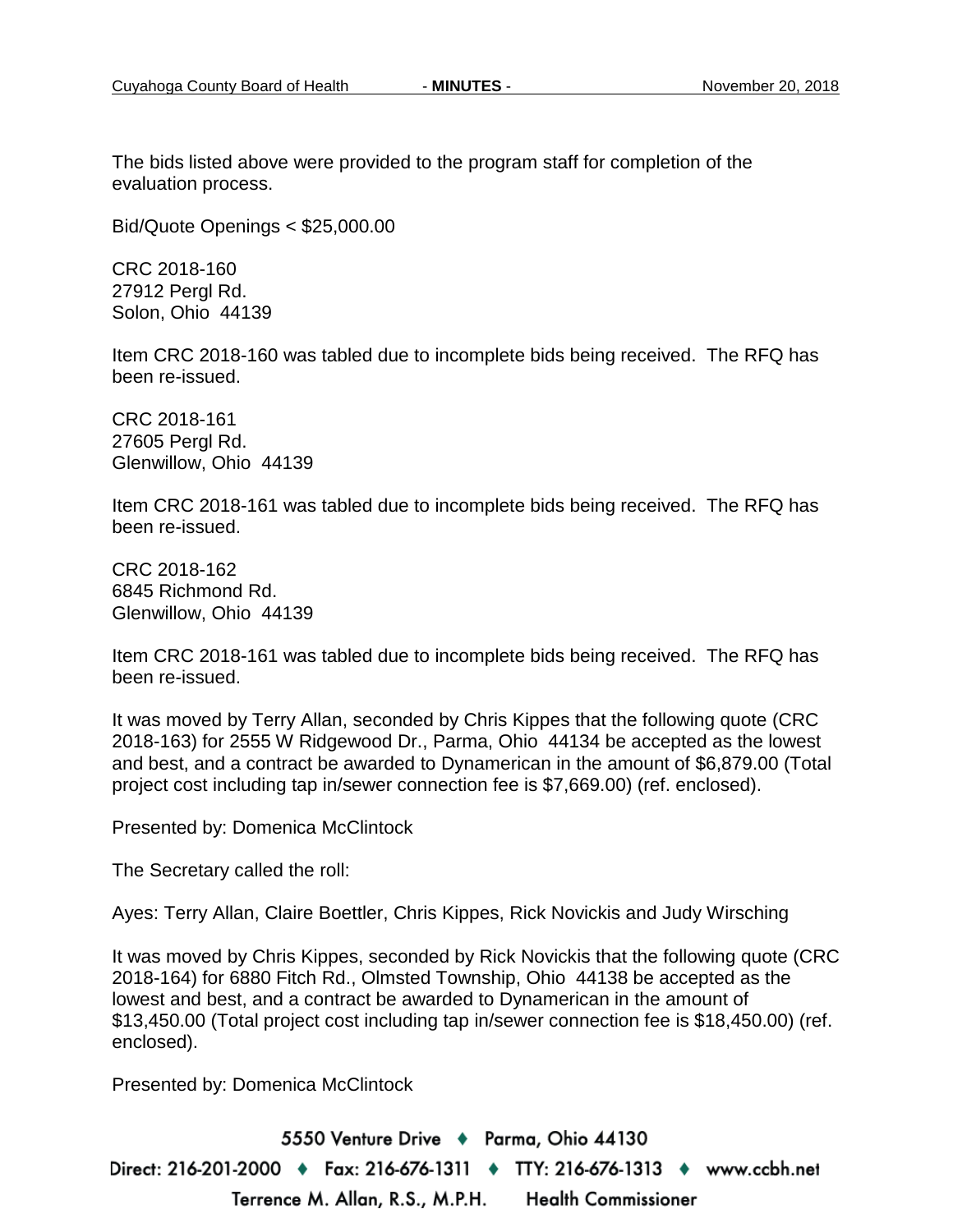The Secretary called the roll:

Ayes: Terry Allan, Claire Boettler, Chris Kippes, Rick Novickis and Judy Wirsching

Expenditures: Contracts up to \$25,000.00

It was moved by Judy Wirsching, seconded by Claire Boettler that the contract (CRC 2018-165) with The Baldwin Group, Inc. from December 1, 2018 through November 30, 2019 in the amount of \$865.17 be approved.

Presented by: Claire Boettler

Purpose: To provide HDIS software used for BCMH charting and billing and historical resource for Immunization clients.

Funding Source: 100% funded through CCBH General Revenue.

The Secretary called the roll:

Ayes: Terry Allan, Claire Boettler, Chris Kippes, Rick Novickis and Judy Wirsching

It was moved by Judy Wirsching, seconded by Rick Novickis that the addendum (CRC 2018-166) to the contract with Cleveland Rape Crisis Center (CRC 2018-49 & 2018-73) under the Prevent Premature Fatherhood (PPF) grant to increase the amount to be paid to Cleveland Rape Crisis Center from \$9,000.00 to \$11,100.00 be approved.

Presented by: Maurice Cole

Purpose: To provide 13 additional youth group sessions on the topics of healthy relationships, consent and role of gender.

Funding Source: 100% reimbursable through the FY2018 PPF grant.

The Secretary called the roll:

Ayes: Terry Allan, Claire Boettler, Chris Kippes, Rick Novickis and Judy Wirsching

It was moved by Terry Allan, seconded by Chris Kippes that the addendums (CRC 2018-167) to the following contracts (Resolutions 2018-53 & 2018-79 & 2018-107 & 2018-141) under the HRSA Ryan White Part A Program grant be approved: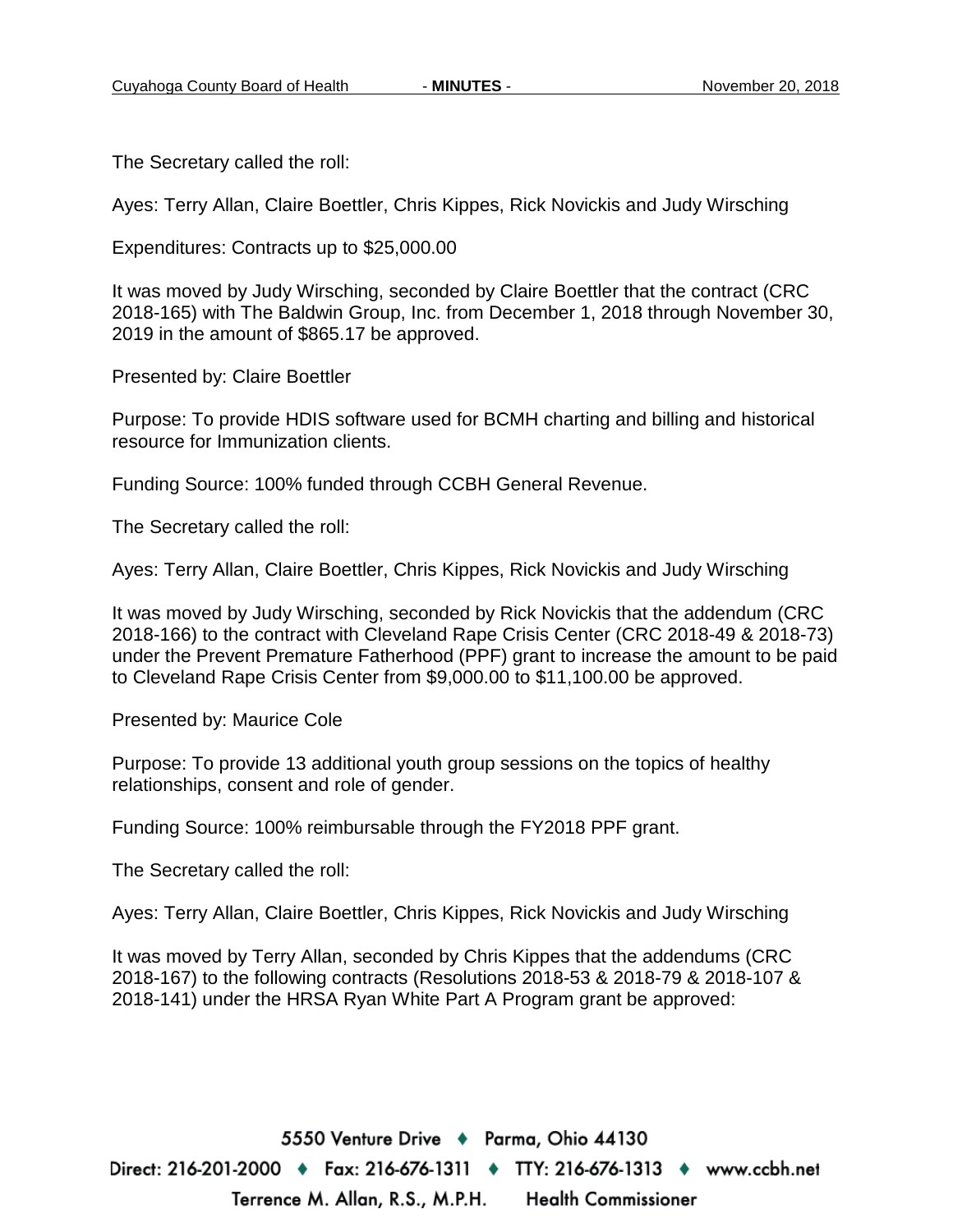|                 | Amount to be paid |              |
|-----------------|-------------------|--------------|
|                 | to not to exceed  |              |
|                 | From              | <u>lo</u>    |
| Far West Center | 1,447.00          | \$3,176.00   |
| Near West Side  | \$10,334.00       | \$26,500.00  |
| Nueva Luz       | \$495,174.00      | \$504,838.00 |

Presented by: Claire Boettler

Purpose: To provide services to low-income, uninsured and underinsured HIV positive persons.

Funding Source: 100% reimbursable through the FY2019 HRSA Ryan White grant.

The Secretary called the roll:

Ayes: Terry Allan, Claire Boettler, Chris Kippes, Rick Novickis and Judy Wirsching

Revenue Generating Agreements up to \$25,000.00

None

**Contract Rescissions** 

None

**Other Business** 

None

Public Comment - N/A.

Thereupon, it was moved by Chris Kippes, seconded by Rick Novickis, that the following Motion be adopted:

BE IT RESOLVED that the meeting be adjourned at 2:08 p.m.

The Secretary called the roll:

Ayes: Terry Allan, Claire Boettler, Chris Kippes, Rick Novickis and Judy Wirsching

Clerk

**Committee Chair**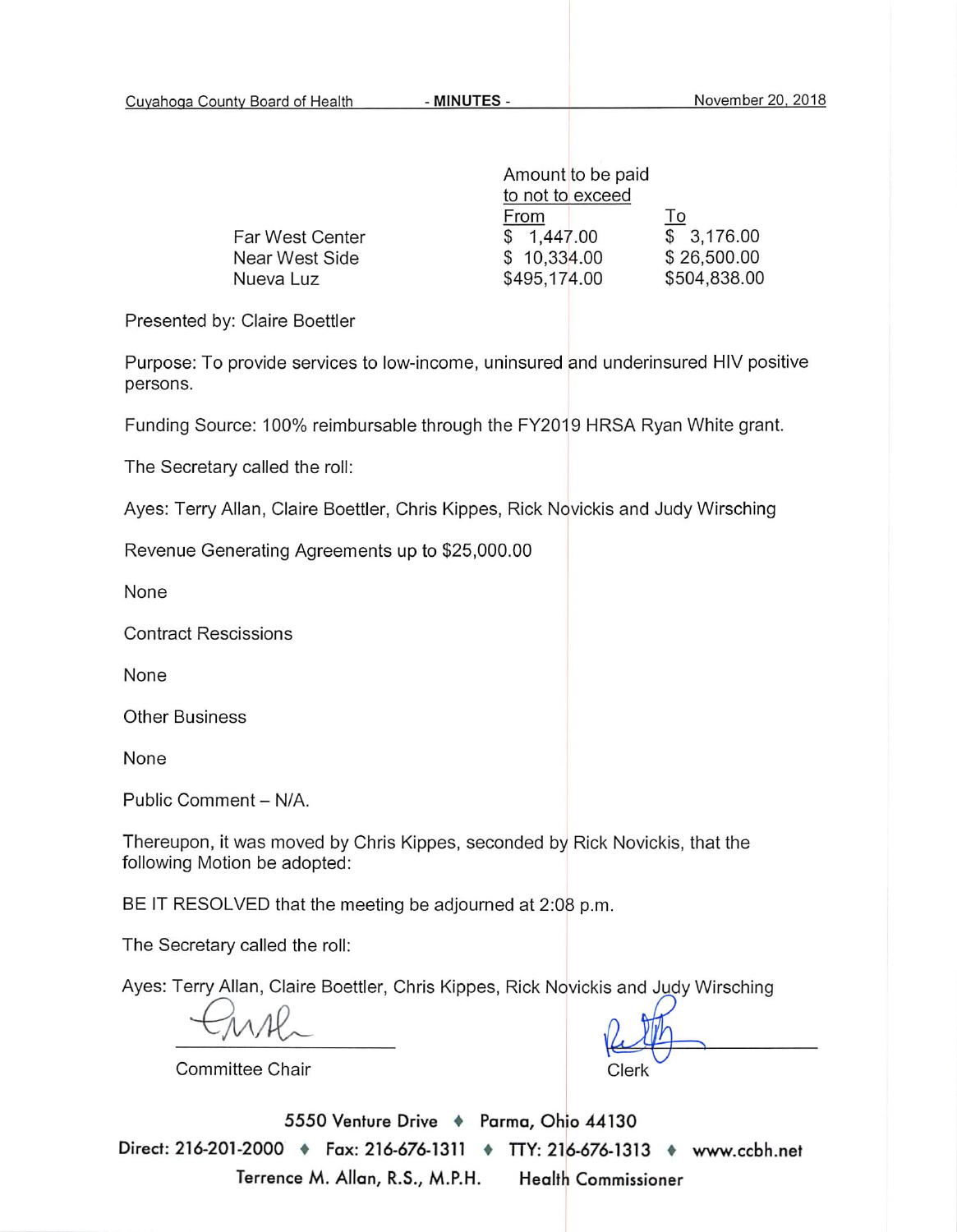**Name: Address: City,State, Zip: PPN# # of Bedrooms**

Shields Residence 16002 W 130th St Strongsville, Ohio 44136 399-19-007 4

**The following quotes were received and opened:** 

| <b>Name of Contractor:</b> | Connection -<br>Construction<br>Quote | Tap-In/Sewer<br><b>Connection Fee</b> | <b>WPCLF</b><br><b>Program Cost</b><br>85% | <b>Owner Match</b><br>15% | <b>Project Cost</b> |
|----------------------------|---------------------------------------|---------------------------------------|--------------------------------------------|---------------------------|---------------------|
| Klarich Farms LLC          | \$19,948.00                           | \$0.00                                | \$16,955.80                                | \$2,992.20                | \$19,948.00         |
| <b>KMU Trucking</b>        | \$43,800.00                           | \$0.00                                | \$37,230.00                                | \$6,570.00                | \$43,800.00         |
|                            |                                       |                                       |                                            |                           |                     |
|                            |                                       |                                       |                                            |                           |                     |
|                            |                                       |                                       |                                            |                           |                     |
|                            |                                       |                                       |                                            |                           |                     |
|                            |                                       |                                       |                                            |                           |                     |
|                            |                                       |                                       |                                            |                           |                     |
|                            |                                       |                                       |                                            |                           |                     |
|                            |                                       |                                       |                                            |                           |                     |
|                            |                                       |                                       |                                            |                           |                     |
|                            |                                       |                                       |                                            |                           |                     |
|                            |                                       |                                       |                                            |                           |                     |
|                            |                                       |                                       |                                            |                           |                     |
|                            |                                       |                                       |                                            |                           |                     |

**Bids Reviewed by:** 

N. McConoughey and D. McClintock

**Selected Contractor Bid:** 

**Connection Fee/Tap-In Fee Paid To:** 

Klarich Farms LLC

N/A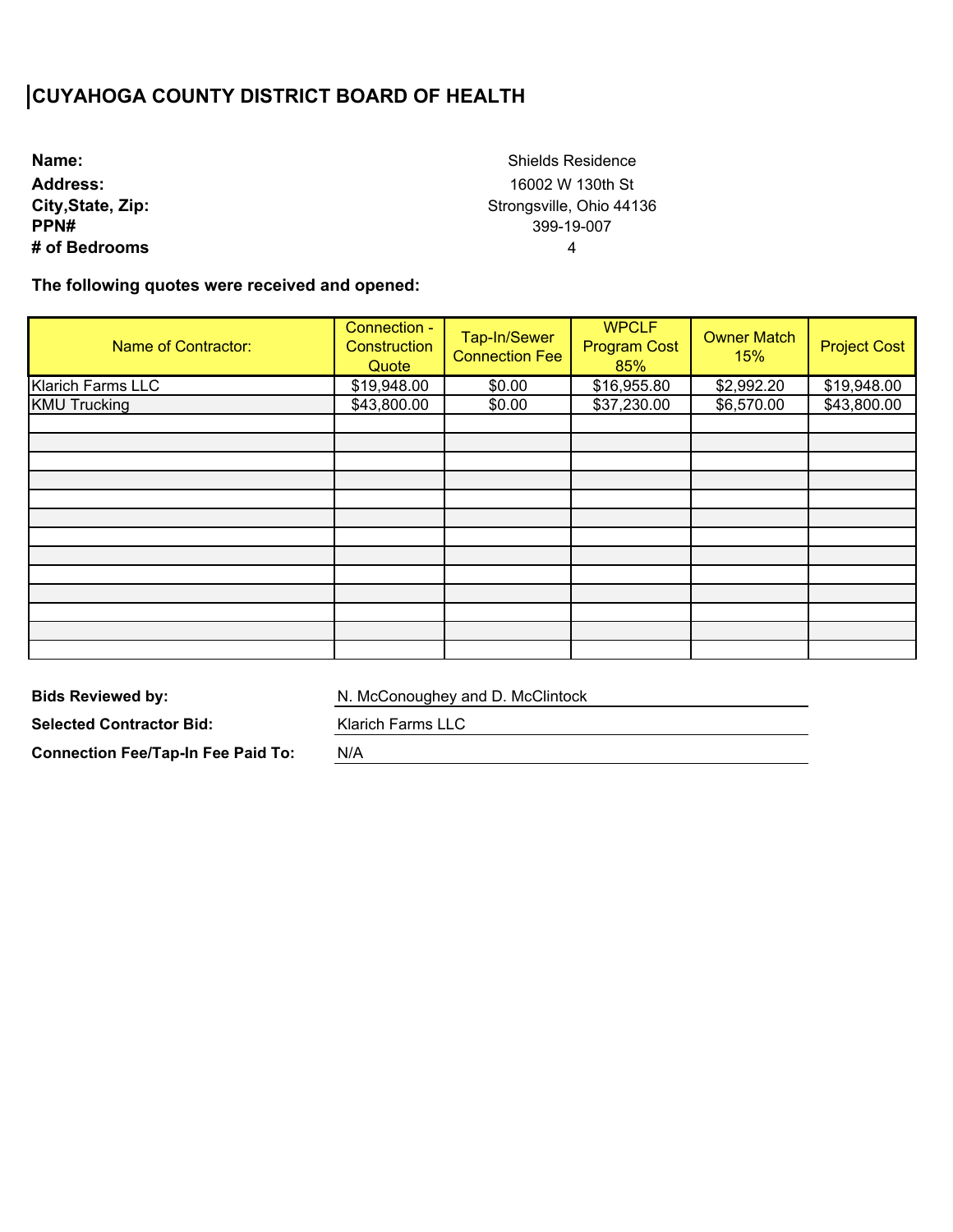**Name: Address: City,State, Zip: PPN# # of Bedrooms**

Aldrige Residence 16006 W 130th St Strongsville, Ohio 44136 399-19-003 3

**The following quotes were received and opened:** 

| Name of Contractor:         | Connection -<br>Construction<br>Quote | Tap-In/Sewer<br><b>Connection Fee</b> | <b>WPCLF</b><br><b>Program Cost</b><br>100% | <b>Owner Match</b><br>100% | <b>Project Cost</b> |
|-----------------------------|---------------------------------------|---------------------------------------|---------------------------------------------|----------------------------|---------------------|
| <b>Klarich Farms LLC</b>    | \$19,948.00                           | \$0.00                                | \$19,948.00                                 | \$0.00                     | \$19,948.00         |
| <b>KMU Residential, LLC</b> | \$43,800.00                           | \$0.00                                | \$43,800.00                                 | \$0.00                     | \$43,800.00         |
|                             |                                       |                                       |                                             |                            |                     |
|                             |                                       |                                       |                                             |                            |                     |
|                             |                                       |                                       |                                             |                            |                     |
|                             |                                       |                                       |                                             |                            |                     |
|                             |                                       |                                       |                                             |                            |                     |
|                             |                                       |                                       |                                             |                            |                     |
|                             |                                       |                                       |                                             |                            |                     |
|                             |                                       |                                       |                                             |                            |                     |
|                             |                                       |                                       |                                             |                            |                     |
|                             |                                       |                                       |                                             |                            |                     |
|                             |                                       |                                       |                                             |                            |                     |
|                             |                                       |                                       |                                             |                            |                     |
|                             |                                       |                                       |                                             |                            |                     |

**Bids Reviewed by:** 

N. McConoughey and D. McClintock

**Selected Contractor Bid:** 

Klarich Farmms LLC

**Connection Fee/Tap-In Fee Paid To:** 

N/A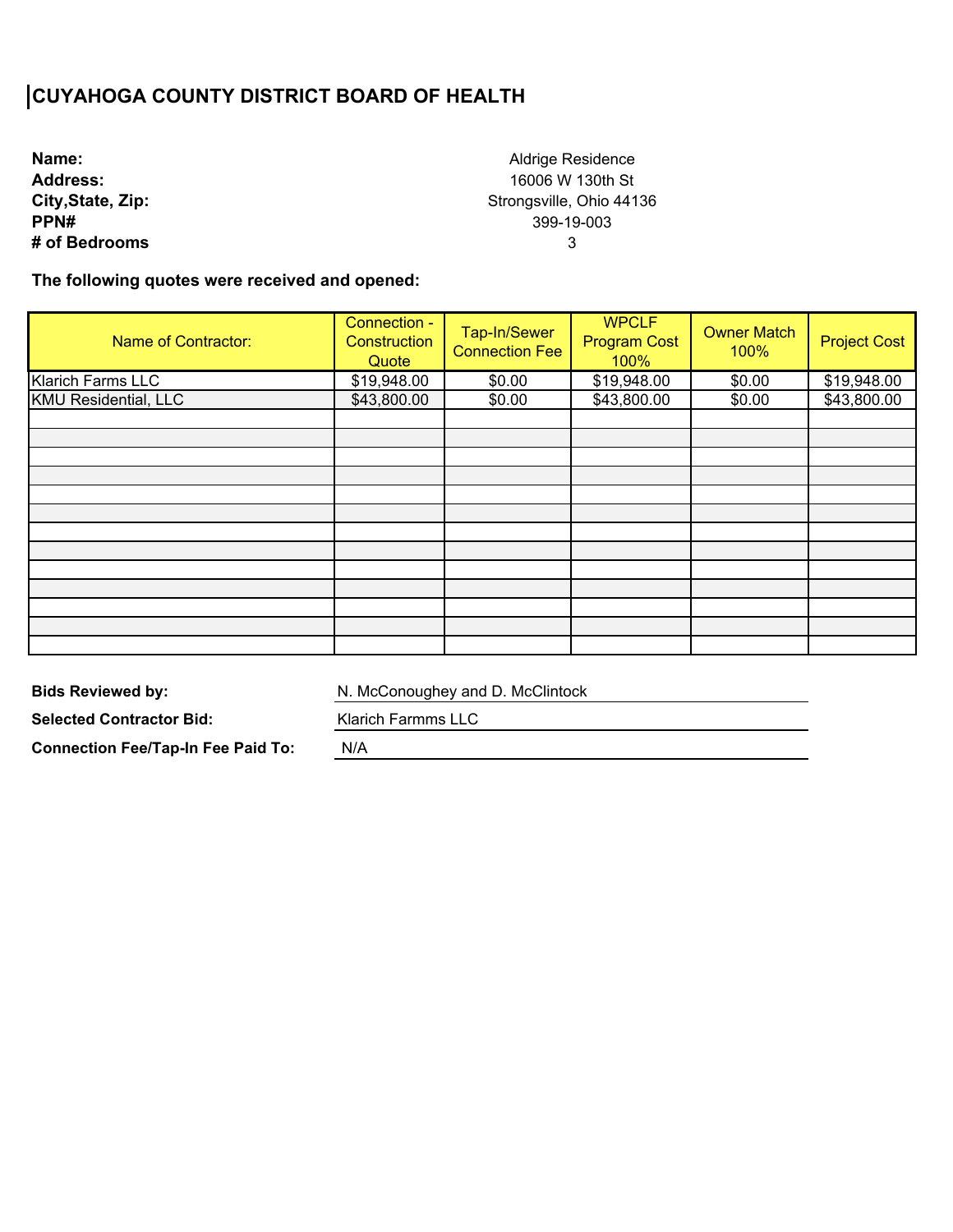| Name:             |
|-------------------|
| <b>Address:</b>   |
| City, State, Zip: |
| PPN#              |
| # of Bedrooms     |

Tonkin Residence 7536 Stearns Olmsted Twp, Ohio 44138 264-14-040 4

**The following quotes were received and opened:** 

| <b>Name of Contractor:</b> | Connection -<br>Construction | Tap-In/Sewer<br>Connection | Tap-In/Trunk<br><b>Sewer</b> | <b>WPCLF</b><br><b>Program Cost</b> | <b>Project Cost</b> |
|----------------------------|------------------------------|----------------------------|------------------------------|-------------------------------------|---------------------|
|                            | Quote                        | Fee                        | <b>Connection Fee</b>        | 100%                                |                     |
| <b>Klarich Farms LLC</b>   | \$18,050.00                  | \$2,453.00                 | \$2,547.00                   | \$23,050.00                         | \$23,050.00         |
|                            |                              |                            |                              |                                     |                     |
|                            |                              |                            |                              |                                     |                     |
|                            |                              |                            |                              |                                     |                     |
|                            |                              |                            |                              |                                     |                     |
|                            |                              |                            |                              |                                     |                     |
|                            |                              |                            |                              |                                     |                     |
|                            |                              |                            |                              |                                     |                     |
|                            |                              |                            |                              |                                     |                     |
|                            |                              |                            |                              |                                     |                     |
|                            |                              |                            |                              |                                     |                     |
|                            |                              |                            |                              |                                     |                     |
|                            |                              |                            |                              |                                     |                     |
|                            |                              |                            |                              |                                     |                     |
|                            |                              |                            |                              |                                     |                     |

**Bids Reviewed by:** 

N. McConoughey and D. McClintock

**Selected Contractor Bid:** 

**Connection Fee/Tap-In Fee Paid To:** 

Klarich Farms LLC

Cuyahoga County Department of Public Works & City of North Olmsted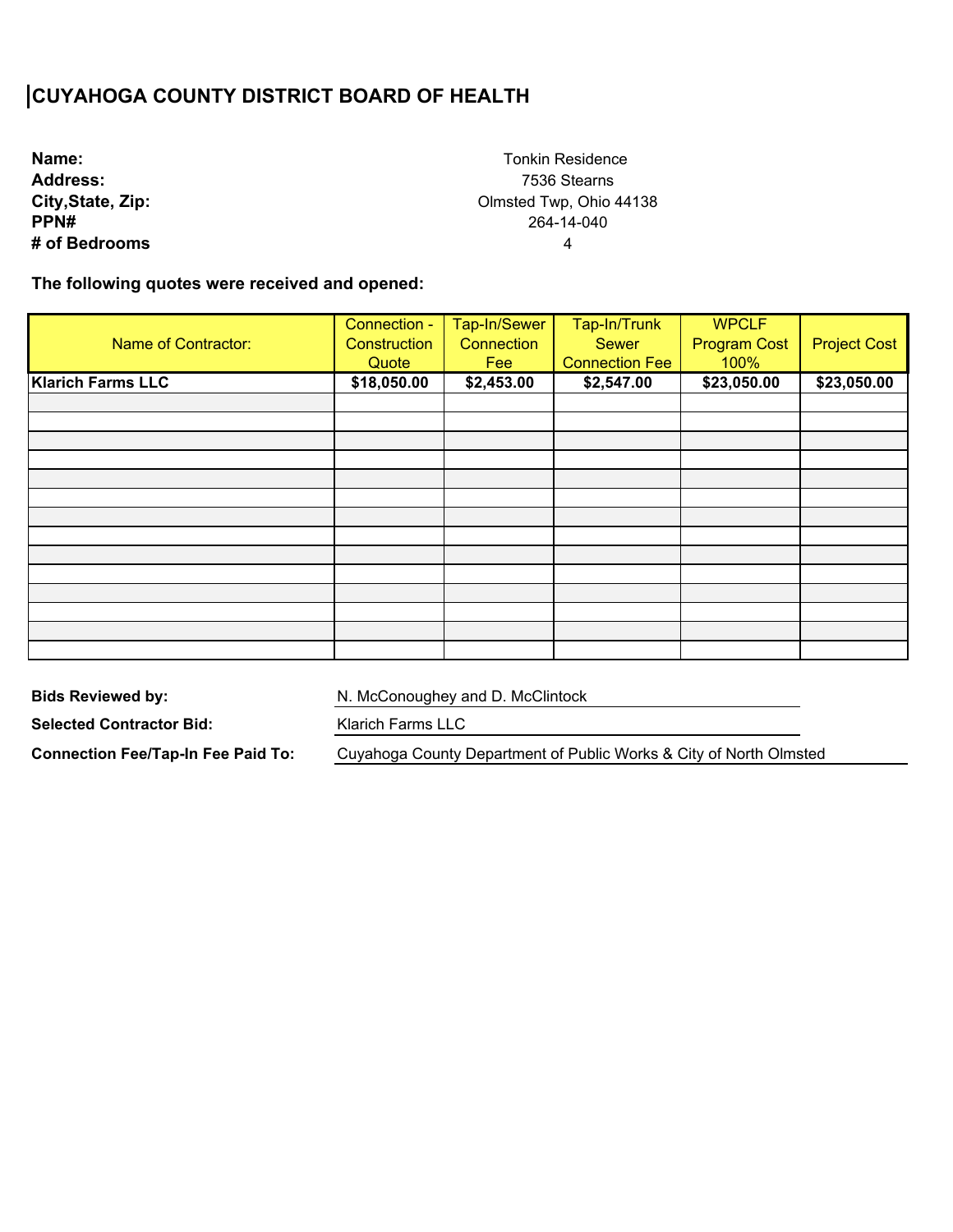| Name:             |
|-------------------|
| <b>Address:</b>   |
| City, State, Zip: |
| PPN#              |
| # of Bedrooms     |

DeSantis Residence 4919 Brainard Orange Ohio 44022 901-36-017 3

**The following quotes were received and opened:** 

| <b>Name of Contractor:</b>         | Connection -<br>Construction<br>Quote | Tap-In/Sewer<br><b>Connection Fee</b> | <b>WPCLF</b><br><b>Program Cost</b><br>85% | <b>Owner Match</b><br>15% | <b>Project Cost</b> |
|------------------------------------|---------------------------------------|---------------------------------------|--------------------------------------------|---------------------------|---------------------|
| <b>Klarich Farms LLC</b>           | \$17,849.00                           | <b>TBD</b>                            | TBD                                        | $\overline{\text{TBD}}$   | <b>TBD</b>          |
| <b>KMU trucking and Excavating</b> | \$32,695.00                           | TBD                                   | TBD                                        | <b>TBD</b>                | <b>TBD</b>          |
|                                    |                                       |                                       |                                            |                           |                     |
|                                    |                                       |                                       |                                            |                           |                     |
|                                    |                                       |                                       |                                            |                           |                     |
|                                    |                                       |                                       |                                            |                           |                     |
|                                    |                                       |                                       |                                            |                           |                     |
|                                    |                                       |                                       |                                            |                           |                     |
|                                    |                                       |                                       |                                            |                           |                     |
|                                    |                                       |                                       |                                            |                           |                     |
|                                    |                                       |                                       |                                            |                           |                     |
|                                    |                                       |                                       |                                            |                           |                     |
|                                    |                                       |                                       |                                            |                           |                     |
|                                    |                                       |                                       |                                            |                           |                     |
|                                    |                                       |                                       |                                            |                           |                     |

**Bids Reviewed by:** 

N. McConoughey and D. McClintock

**Selected Contractor Bid:** 

Klarich Farms LLC

**Connection Fee/Tap-In Fee Paid To:** 

City of Orange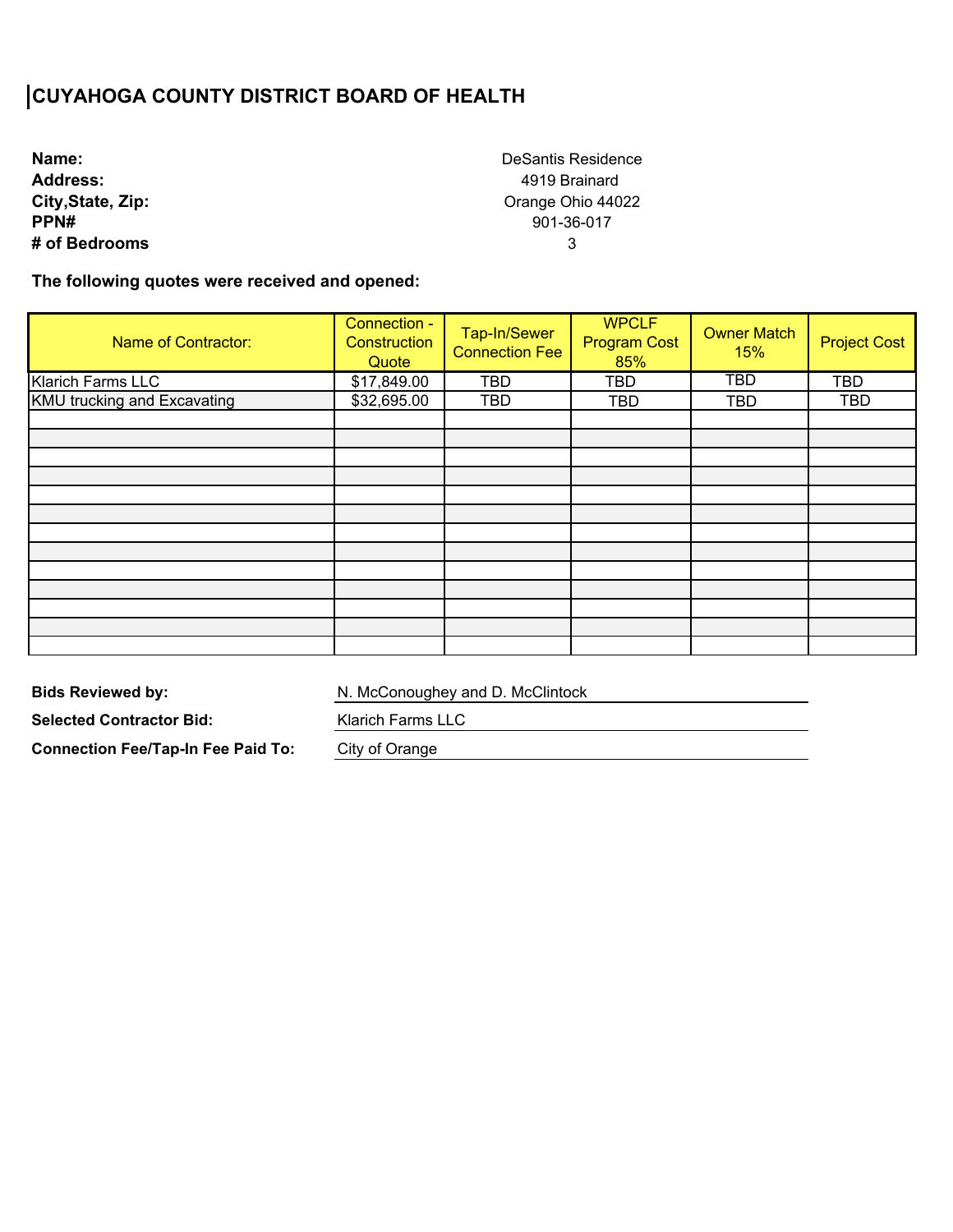### **RFP RESULTS**

**Program:** Administration<br> **Title:** Housekeeping **Title:** Housekeeping & Maintenance Services<br>
RFP No: 2018-01 **RFP No:** 2018-01 **CRC No:** 

| The following quotes were opened on: |  |
|--------------------------------------|--|
| Opened by:                           |  |
| Logged in by:                        |  |

**The following quotes were opened on:** 11/20/18 @ 11:03am **Opened by:** Rebecca Burke **Logged in by:** Judy Wirsching

|                    | <b>HOUSEKEEPING</b> | <b>MAINTENANCE</b>                                              |
|--------------------|---------------------|-----------------------------------------------------------------|
| <b>RECEIVED</b>    | <b>QUOTE</b>        | <b>QUOTE</b>                                                    |
| 11/20/18 @ 10:43am | \$2,635.00          | \$1,425.00                                                      |
|                    |                     |                                                                 |
| 11/14/18 @ 12:39pm | \$2,730.00          | \$1,400.00                                                      |
| 11/19/18 @ 1:29pm  | \$3,005.00          | \$1,045.00                                                      |
| 11/14/18 @ 3:06pm  | \$2,779.38          | \$1,350.00                                                      |
|                    |                     | DISQUALIFIED (only submitted proposal via email not sealed bid) |

Quote Amounts are represented as monthly costs

**Recommended award:** 

**Brief Justification:**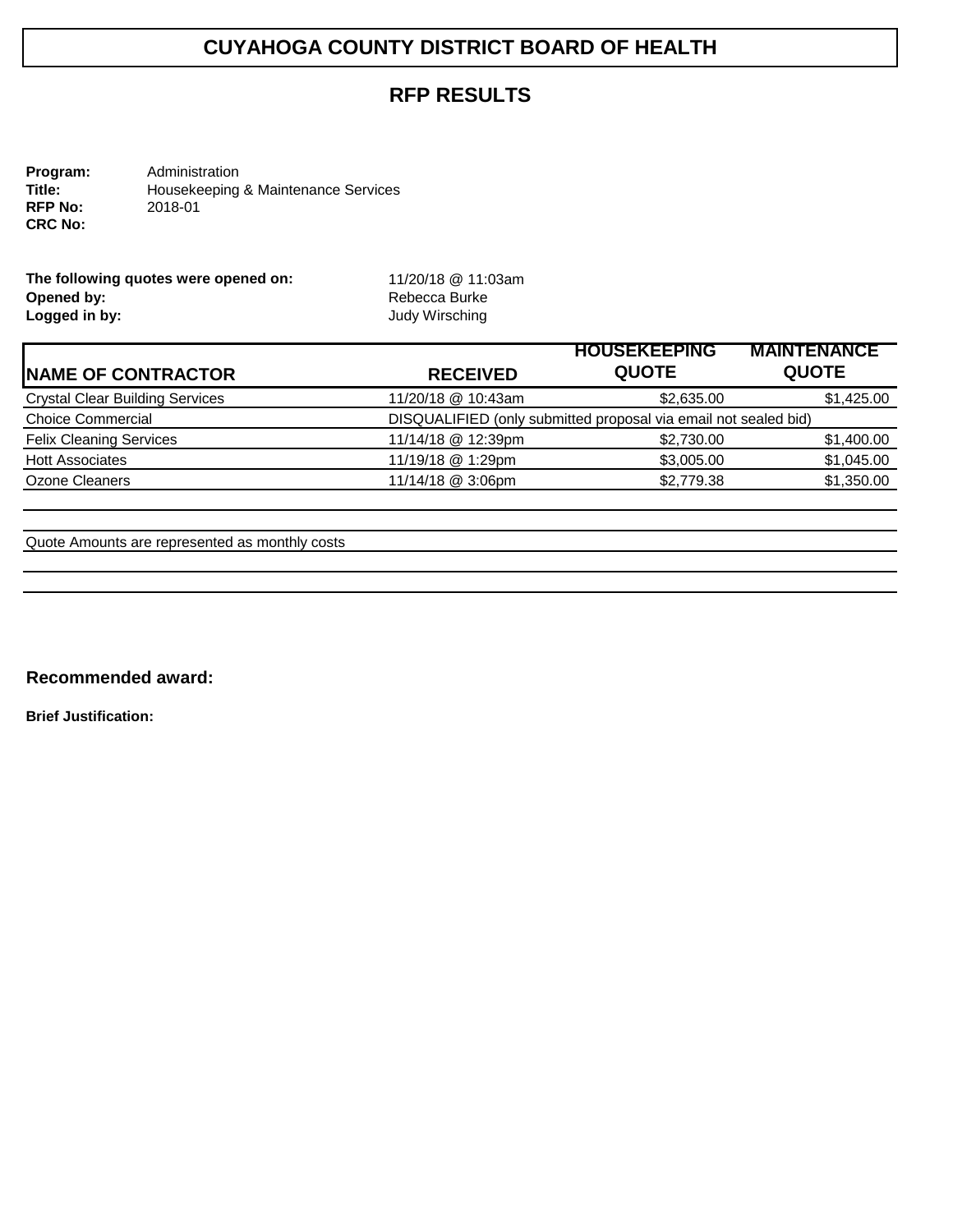**Name: Address: City,State, Zip: PPN# # of Bedrooms**

Lynch Residence 2555 W. Ridgewood Dr Parma Ohio 44134 451-46-004 3

**The following quotes were received and opened:** 

| Name of Contractor: | Connection -<br>Construction<br>Quote | Tap-In/Sewer<br><b>Connection Fee</b> | <b>WPCLF</b><br><b>Program Cost</b><br>85% | <b>Owner Match</b><br>15% | <b>Project Cost</b> |
|---------------------|---------------------------------------|---------------------------------------|--------------------------------------------|---------------------------|---------------------|
| Dynamerican         | \$6,879.00                            | \$790.00                              | \$6,518.65                                 | \$1,150.35                | \$7,669.00          |
|                     |                                       |                                       |                                            |                           |                     |
|                     |                                       |                                       |                                            |                           |                     |
|                     |                                       |                                       |                                            |                           |                     |
|                     |                                       |                                       |                                            |                           |                     |
|                     |                                       |                                       |                                            |                           |                     |
|                     |                                       |                                       |                                            |                           |                     |
|                     |                                       |                                       |                                            |                           |                     |
|                     |                                       |                                       |                                            |                           |                     |
|                     |                                       |                                       |                                            |                           |                     |
|                     |                                       |                                       |                                            |                           |                     |
|                     |                                       |                                       |                                            |                           |                     |
|                     |                                       |                                       |                                            |                           |                     |
|                     |                                       |                                       |                                            |                           |                     |

**Bids Reviewed by:** 

N. McConoughey and D. McClintock

**Selected Contractor Bid:** 

Dynamerican

**Connection Fee/Tap-In Fee Paid To:** 

City of Parma